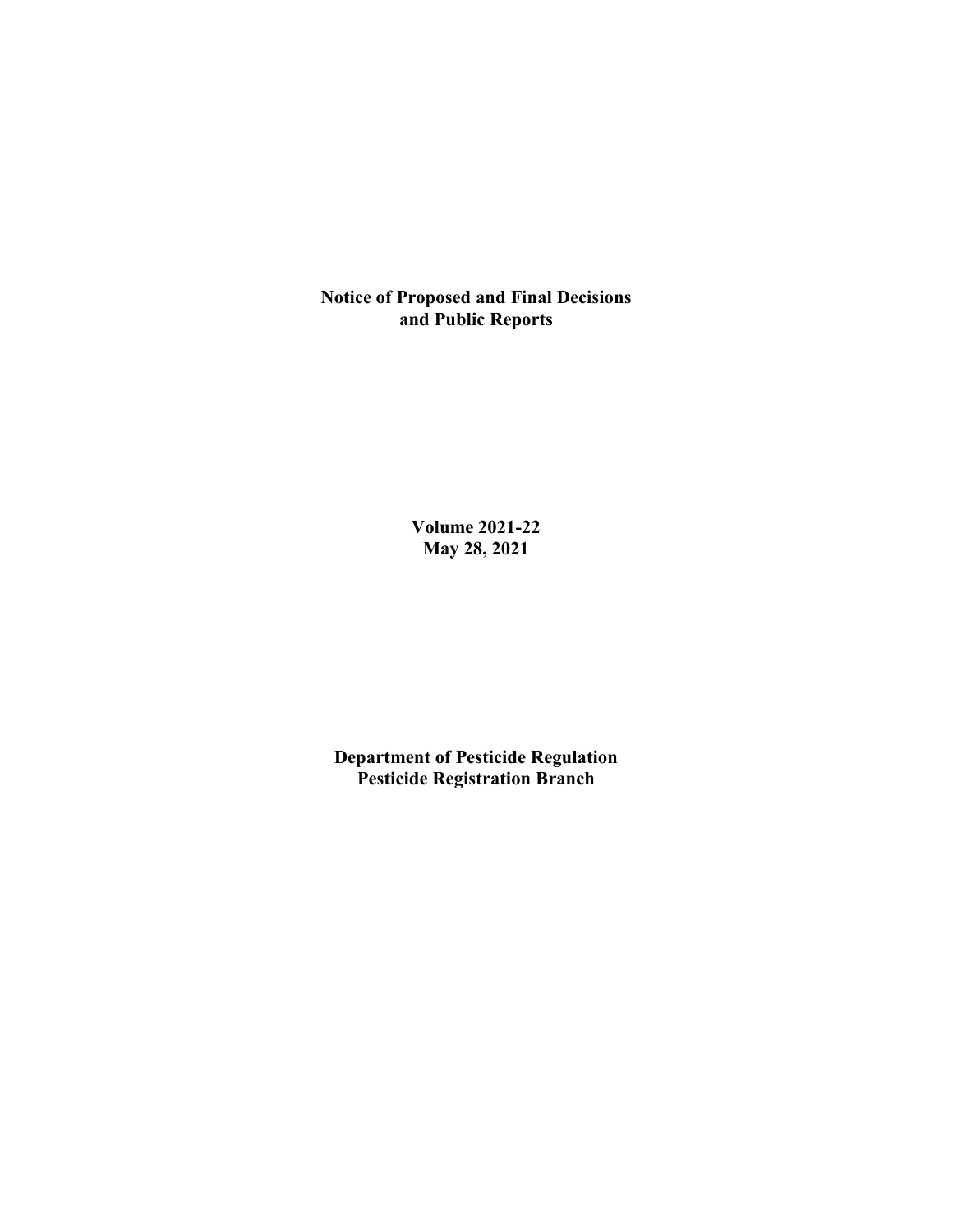# **NOTICE OF FINAL DECISIONS TO REGISTER PESTICIDE PRODUCTS AND WRITTEN EVALUATION**

Pursuant to Title 3, California Code of Regulations section 6255, the Director of the Department of Pesticide Regulation (DPR), files this Notice of Final Decisions to Register Pesticide Products with the Secretary of the Resources Agency for posting. This notice must remain posted for a period of 30 days for public inspection. Between the time DPR posts a proposed registration decision for public comment and DPR makes a final decision regarding the product, nonsignificant changes may be made to the product label (e.g., revising the product name, changing a master label to an end-use marketing label, correcting typographical errors). If the changes are not significant, DPR will not re-notice the product for public review and comment. However, if significant changes are made to the product label that substantially affect DPR's analysis on direct or indirect significant adverse environmental or human health impacts that can reasonably be expected to occur from the proposed decision, DPR will re-notice the product label for public review and comment.

In addition, for any product that is posted proposed to register as a conditional registration, the registrant may address the conditions of registration by providing the appropriate data or modifying the product label (e.g., remove use site, add "not for use in California" to a use site) during the posting period. If the registrant adequately addresses the conditions of registration during the posting period and the resulting change to the product label is not significant such that DPR must re-post the product label for review and public comment, DPR will post the product below, but will no longer have a "conditional" designation by the registration type.

For information about submitting a request for any documents related to this notice, please visit [https://www.cdpr.ca.gov/public\\_r.htm.](https://www.cdpr.ca.gov/public_r.htm)

To view the public report that was issued when the product was proposed for registration, click on the hyperlinked Tracking Number for the product.

*Tracking Number with hyperlink to public report – (EPA Registration Number) Applicant / Brand Name*

[290019](https://www.cdpr.ca.gov/docs/registration/nod/public_reports/290019.pdf) - (88819 - 1) NUTRIAG LTD. BLULOGIC CA USE: BACTERICIDE, FUNGICIDE - FOR AGRICULTURAL USE FOR THE CONTROL OF POWDERY MILDEW ON GRAPES TYPE: SECTION 3 REGISTRATION - CONDITIONAL ACTIVE INGREDIENT(S): COPPER CARBONATE, BASIC POTASSIUM PHOSPHITE CAS NUMBER(S): 1184-64-1 , 13492-26-7 , 13977-65-6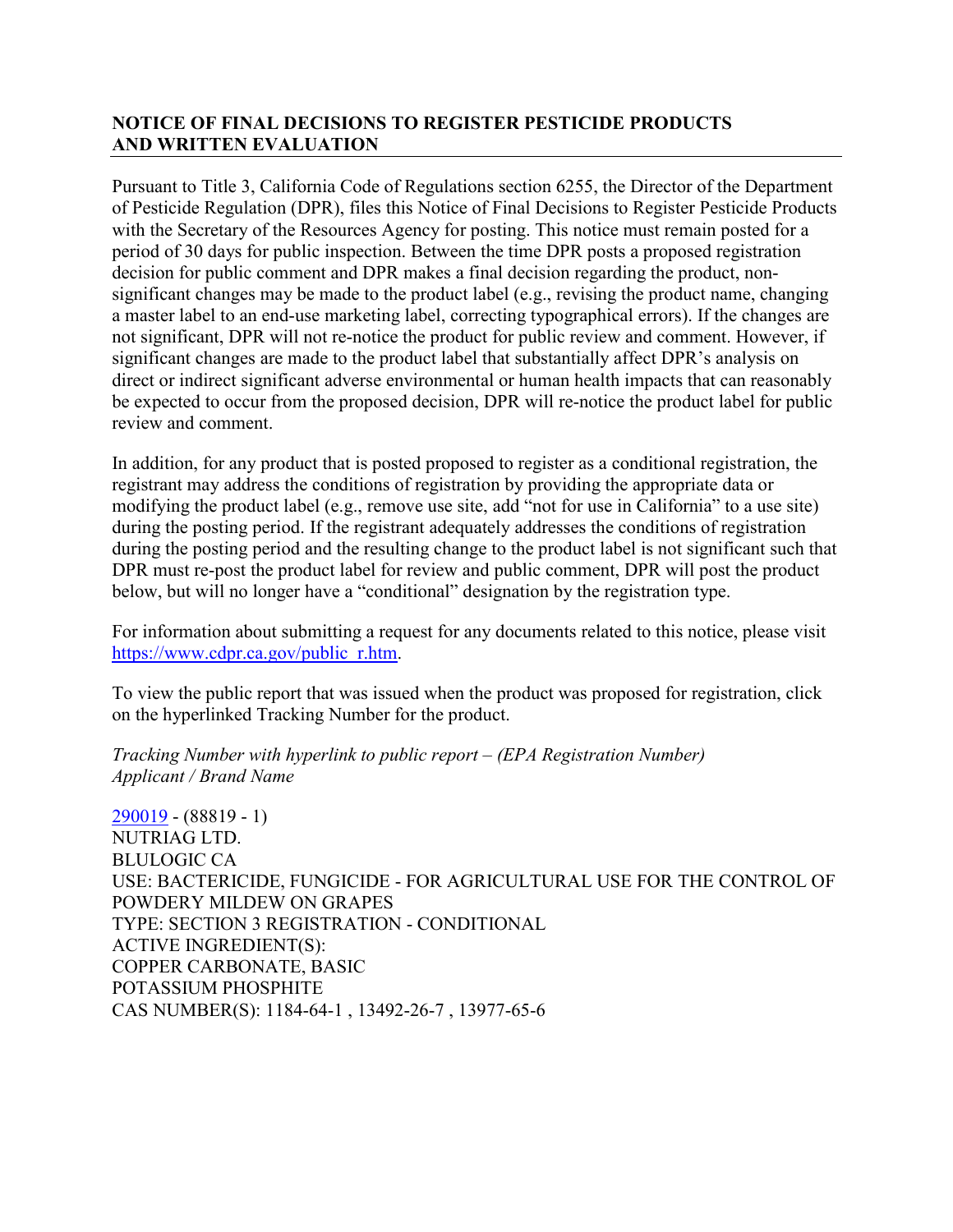### **Notice of Final Decisions to Register (Continued) Page 2**

[294407](https://www.cdpr.ca.gov/docs/registration/nod/public_reports/294407.pdf) - (83100 - 59 - 83979) ROTAM NORTH AMERICA, INC. ABACUS V6 USE: INSECTICIDE - FOR THE CONTROL OF INSECTS SUCH AS EUROPEAN RED MITE, TWO-SPOTTED SPIDER MITE, AND THRIPS ON CROPS SUCH AS AVOCADOS, APPLES, GRAPEFRUIT, LEMON, PUMMELO, AND COTTON TYPE: SECTION 3 SUBREGISTRATION - ACTIVE INGREDIENT(S): ABAMECTIN CAS NUMBER(S): 71751-41-2

## **Written Evaluation**

Pursuant to Title 3, California Code of Regulations section 6254, this notice includes a written evaluation of significant environmental points raised in comments submitted during the review and comment period required by Title 3, California Code of Regulations section 6253 for any of the products listed above.

## **DPR received no comments on the above listed products.**

*Original signed by Tulio Macedo 05/27/2021* Tulio Macedo, Chief Pesticide Registration Branch

Dated